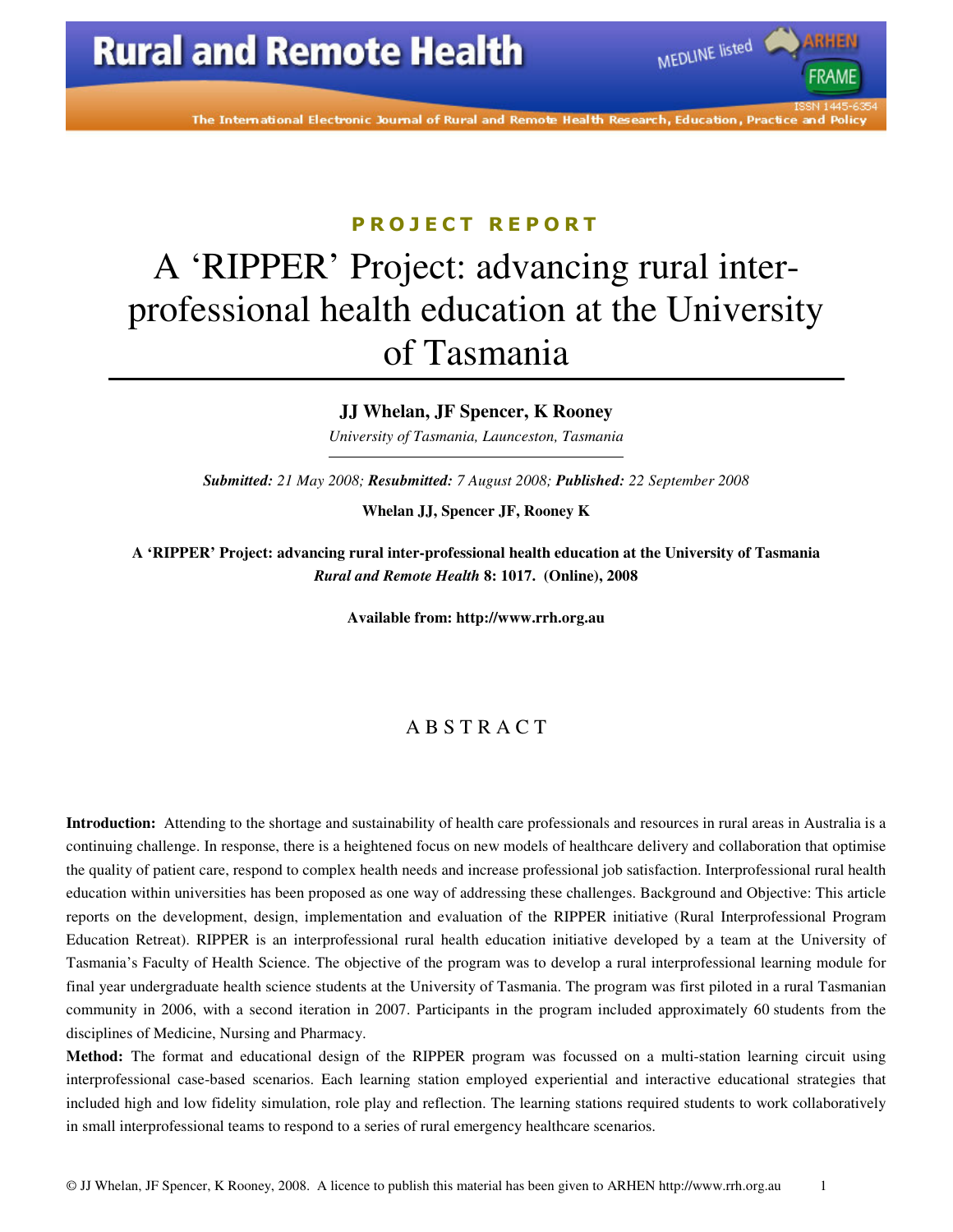The International Electronic Journal of Rural and Remote Health Research, Education Practice and Policy



**Results:** Qualitative and quantitative evaluation data was collected from student participants over two years utilising a pre- and post-test quasi experimental design. Results demonstrated a positive shift in students' understanding of interprofessional practice and the roles and skills of other health professions. There was also an increase in the value ascribed by students to collaboration and team work as a way of problem solving and improving patient outcomes.

**Conclusion:** The project evaluation indicated the importance of developing a sustainable and embedded interprofessional rural module within the undergraduate health science curriculum. The project evaluation findings also point to some of the strengths and limitations of implementing interprofessional education activities in a rural setting.

**Key words:** interprofessional health education, interprofessional practice, rural health, rural health education.

### Introduction

Attending to the critical shortage and sustainability of health care professionals and resources in rural areas in Australia is a continuing challenge. In response, there is a heightened focus on new models of healthcare delivery and collaboration that optimise the quality of patient care, respond to complex health needs and increase professional job satisfaction. The incorporation of interprofessional rural health education within universities has been proposed as a key way of addressing these challenges both internationally and within Australia $1-8$ .

Interprofessional education (IPE) is currently defined as occurring 'when two or more professions learn with, from and about each other to improve collaboration and the quality of care<sup>'9</sup>. It is argued that 'there is a strong theoretical base to support the implementation of IPE $<sup>6</sup>$  in the</sup> training and educational pathways of all health professionals. Exposing students to effective IPE programs throughout their curriculum has been shown to have a number of positive outcomes<sup>5,7,10,11</sup>. These outcomes include an increase in mutual understanding of the roles and values of other health professionals, raised awareness of the importance of collaborative and team working skills, enhanced communication and improved patient care and outcomes<sup>5,7,10,11</sup>. The development and implementation of IPE strategies has been claimed to prepare future health professionals for 'real' practice and collaboration. However

there is as yet 'only limited evidence of success'<sup>6,12</sup> in measuring the long term effects of IPE on professional practice and collaboration.

The tertiary education of health professionals provides a key opportunity for universities to develop and promote consistent opportunities for IPE that prepare health science students for future practice. Effective IPE programs must therefore reflect the changing nature of healthcare provision and collaboration by using, for example, interactive and problem-based authentic learning environments<sup>2</sup> that promote group work, reflection and mentorship<sup>1</sup>. These strategies facilitate one of the key aims of IPE by providing students with the opportunity to 'learn with, from and about one another<sup>2</sup>, whereby students are able to 'investigate their professional roles and determine the boundaries between them<sup> $,13-14$ </sup>.

The contextual setting of interprofessional health education has also been identified as a critical component of its effectiveness<sup>5-6,15-18</sup>. The implementation of interprofessional health education in rural areas has been argued to be beneficial for two key reasons. First, rural communities are argued to provide 'an ideal context in which learners can observe and participate in sound interprofessional clinical practices<sup>,6</sup> by exposing students to the necessity of collaborative practice and expertise<sup>4,8</sup>. Facilitating students to experience the opportunities and challenges of rural healthcare is thus an effective context for interprofessional education, where disciplines 'must learn to collaborate with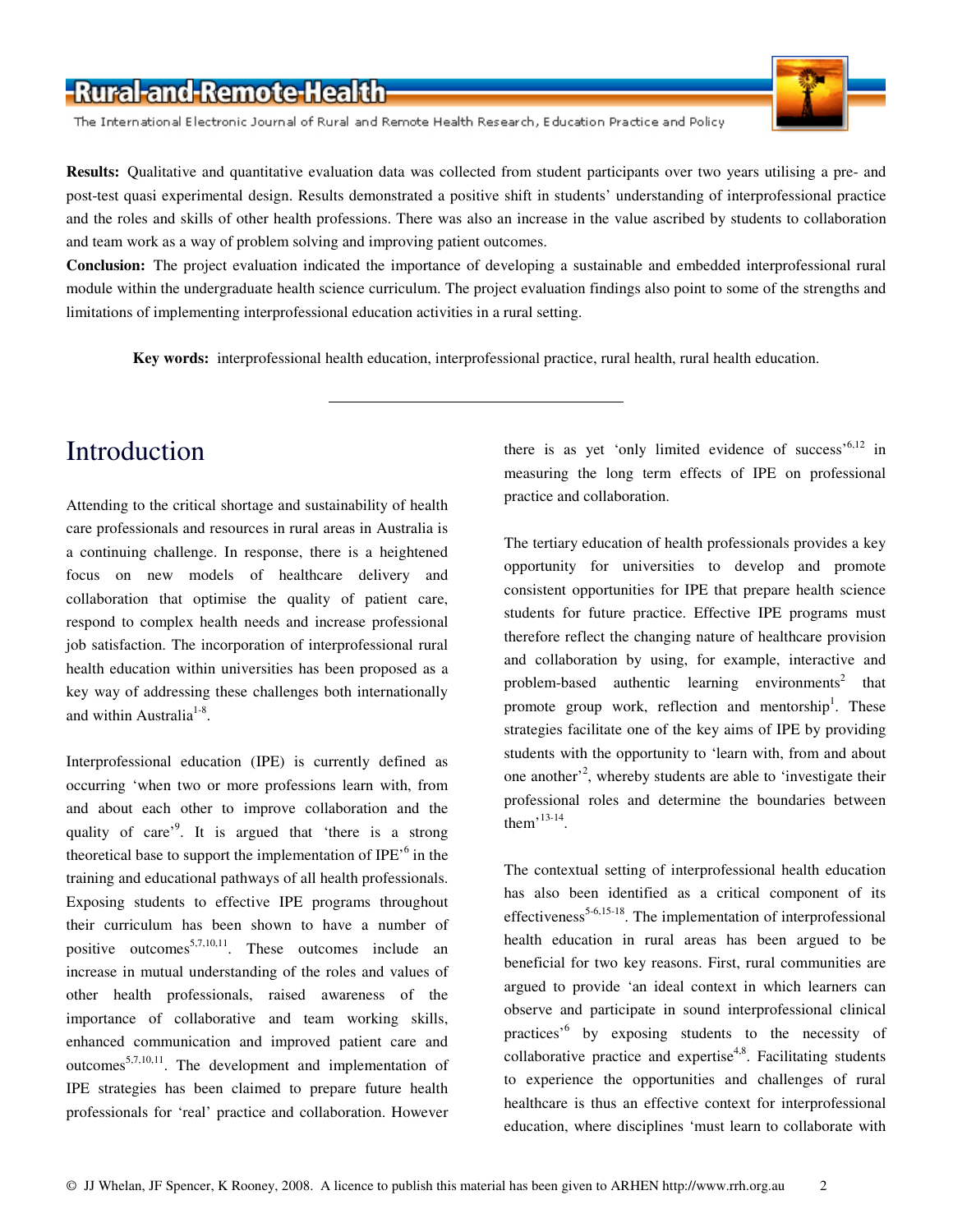The International Electronic Journal of Rural and Remote Health Research, Education Practice and Policy

others to solve problems beyond their immediate scopes of practice and expertise'<sup>7</sup>. Second, there is acknowledgement that educating health professionals within a rural environment is an effective strategy for increasing health professional knowledge and experience of working or living in a rural environment<sup>7</sup>. The ultimate outcome of this strategy is potentially the recruitment and retention of health professionals in rural and remote areas internationally and also within Australia. Within the state of Tasmania, the provision of rural education opportunities is particularly critical to health workforce strategies, given the geographical classification of much of the state as rural or remote.

# Method and Implementation

*If health care workers are expected to work together and share expertise in a team environment, it makes sense that their education and training should prepare them for this type of working environment*<sup>19</sup> *.* 

An interprofessional development team within the University of Tasmania's Faculty of Health Science, led by the University Department of Rural Health, collaborated in designing the RIPPER (Rural Interprofessional Program Education Retreat) project. The initial objective of RIPPER was to develop a rural interprofessional learning module for final year undergraduate health science students at the University of Tasmania. The aims of the RIPPER project were:

- To foster and facilitate positive and productive inter-professional learning experiences for final year undergraduate health science students.
- To allow students to gain an understanding of the importance of an inter-professional and team approach to delivering health care to people living in both urban and rural areas.
- To encourage students to consider rural practice as a future career.

A rural community in North East Tasmania was chosen to be the one in which the RIPPER project would be implemented. Approximately 60 undergraduate students from the disciplines of medicine, nursing and pharmacy volunteered to participate in the program over two weekends in 2006 and 2007.

The format and educational design of the RIPPER initiative was focussed on a multi-station circuit that consisted of three learning stations. Each learning station was based on an interprofessional rural case-based scenario that employed experiential and interactive educational strategies. One station utilised high fidelity simulation using a resuscitation manikin, while the others focussed on low fidelity simulation and role play. Each learning station required students to work collaboratively in small clinically relevant<sup>6</sup> interprofessional teams that engaged the skills and knowledge of each profession. Each team was required to attend to and interact with the immediate management of the emergency health scenario, to consider strategies for prevention and patient aftercare, and ultimately to develop best practice management algorithms. Table 1 provides an overview of the three scenarios and their key learning outcomes.

A key part of building students' skills and knowledge was the running of each scenario in two iterations. At the commencement of each scenario, each interprofessional student group was divided into two smaller teams. The first team were provided with minimal briefing and were then required to interact with the scenario while the second team observed. Students and facilitators then reflected on and evaluated the performance of this first iteration of the scenario. The scenario was then re-run with the second student group, who were expected to draw on their discussion, reflection and evaluation from the first iteration. At the conclusion of both iterations, the larger group were bought back together to reflect on best-practice management for the particular health scenario, including consideration of prevention and aftercare. Table 2 provides an overview of the structure of the RIPPER program.

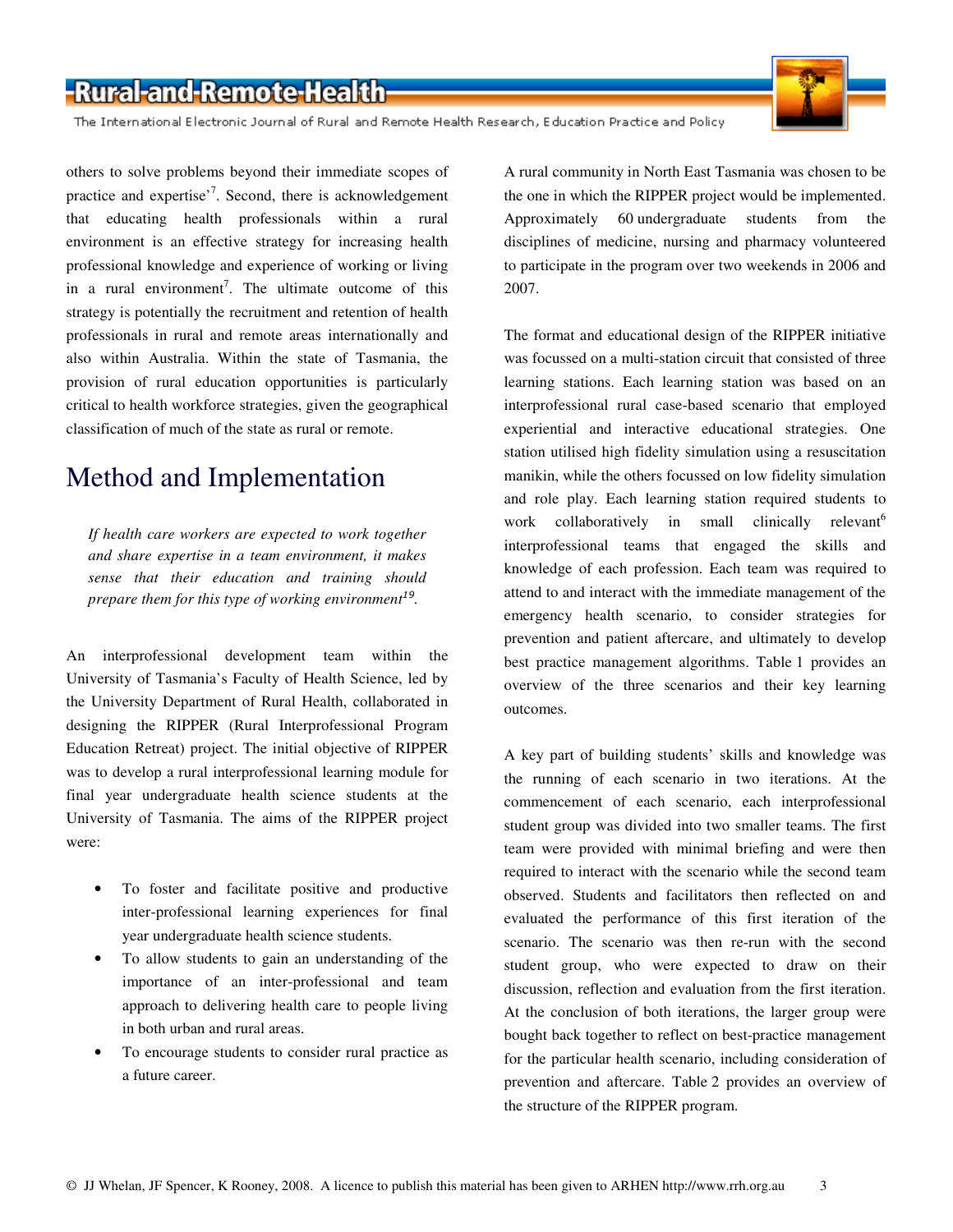The International Electronic Journal of Rural and Remote Health Research, Education Practice and Policy



#### **Table 1: Overview of RIPPER learning objectives, learning outcomes and scenarios**

| Program element    | <b>Overview and detail</b>                                                                                                                                                                                                                                                                                                       |                                                                                                                                                                                                                                                                                                                                                                                                                                                                                          |                                                                                                                                                                                                                                                                                                                                                                                                                                                                                                                                                                |  |  |
|--------------------|----------------------------------------------------------------------------------------------------------------------------------------------------------------------------------------------------------------------------------------------------------------------------------------------------------------------------------|------------------------------------------------------------------------------------------------------------------------------------------------------------------------------------------------------------------------------------------------------------------------------------------------------------------------------------------------------------------------------------------------------------------------------------------------------------------------------------------|----------------------------------------------------------------------------------------------------------------------------------------------------------------------------------------------------------------------------------------------------------------------------------------------------------------------------------------------------------------------------------------------------------------------------------------------------------------------------------------------------------------------------------------------------------------|--|--|
| Learning objective | Students will develop some<br>understanding of dealing<br>with confused elderly<br>patients who live in rural<br>areas.                                                                                                                                                                                                          | Students will develop some<br>understanding and apply their<br>knowledge and skills of<br>responding to an emergency<br>situation relating to a patient<br>with an aggressive carcinoma.                                                                                                                                                                                                                                                                                                 | Students will develop some<br>understanding and apply their<br>knowledge and skills to a patient<br>experiencing an emergency<br>cardiac event.                                                                                                                                                                                                                                                                                                                                                                                                                |  |  |
| Scenario           | Confusion in an older person<br>who lives in a rural area and<br>takes multiple medications.                                                                                                                                                                                                                                     | A man diagnosed with a stage<br>four NHL diffuse B large cell<br>tumour who experiences an<br>acute diabetic episode.                                                                                                                                                                                                                                                                                                                                                                    | A woman with ischemic heart<br>disease experiencing an<br>unexpected cardiac arrest.                                                                                                                                                                                                                                                                                                                                                                                                                                                                           |  |  |
| Learning outcomes  | Students will develop<br>understanding of the:<br>Issues of<br>polypharmacy<br>Various causes of<br>$\bullet$<br>confusion in the<br>elderly<br>Importance of<br>$\bullet$<br>interprofessional<br>communication<br>and collaboration<br>Innovative use of<br>$\bullet$<br>limited resources<br>and services in a<br>rural area. | Students will develop<br>understanding of:<br>The presentation of<br>nadir sepsis and its<br>clinical consequences<br>Resuscitation<br>principles in<br>neutropenic sepsis in<br>an<br>immunocompromised<br>patient<br>The biopsychological<br>$\bullet$<br>aspects of cancer care<br>and its implications<br>for a patient living in<br>an rural area.<br>Students practice skills relating<br>to:<br><b>EAR/CPR</b><br>Venous access and<br>diabetic<br>pharmacological<br>management. | Students will develop<br>understanding of:<br>Assessing and<br>diagnosing acute<br>coronary syndrome<br>The importance of<br>$\bullet$<br>pharmacological<br>management and<br>clinical intervention<br>The biopsychological<br>٠<br>aspects of a patient<br>with ischemic heart<br>disease living in an<br>rural area<br>Students practice skills relating<br>to:<br>EAR/CPR<br>$\bullet$<br>Venous access and<br>cardiac<br>pharmacological<br>management<br>ECG and rhythm strip<br>$\bullet$<br>monitoring<br>Arterial blood gases<br>٠<br>Oxygen therapy. |  |  |

EAR, Expired airway resuscitation; ECG, electrocardiogram; NHL, non-Hodgkins lymphoma.

The use of clinically focussed learning scenarios within a rural community setting aimed to promote not only an engaging approach to collaborative practice, but also the opportunity to profile the capabilities of rural health care providers. The program involved University of Tasmania health academics, and health professionals from the regional hospital and the local community and hospital. Their backgrounds included expertise in the areas of rural health, clinical education, emergency medicine, nursing and midwifery, aged care, pharmacy and community practice. These health professionals and educators provided mentorship for students and facilitation of the learning sessions. This enabled the sharing of skills and knowledge between students and health professionals.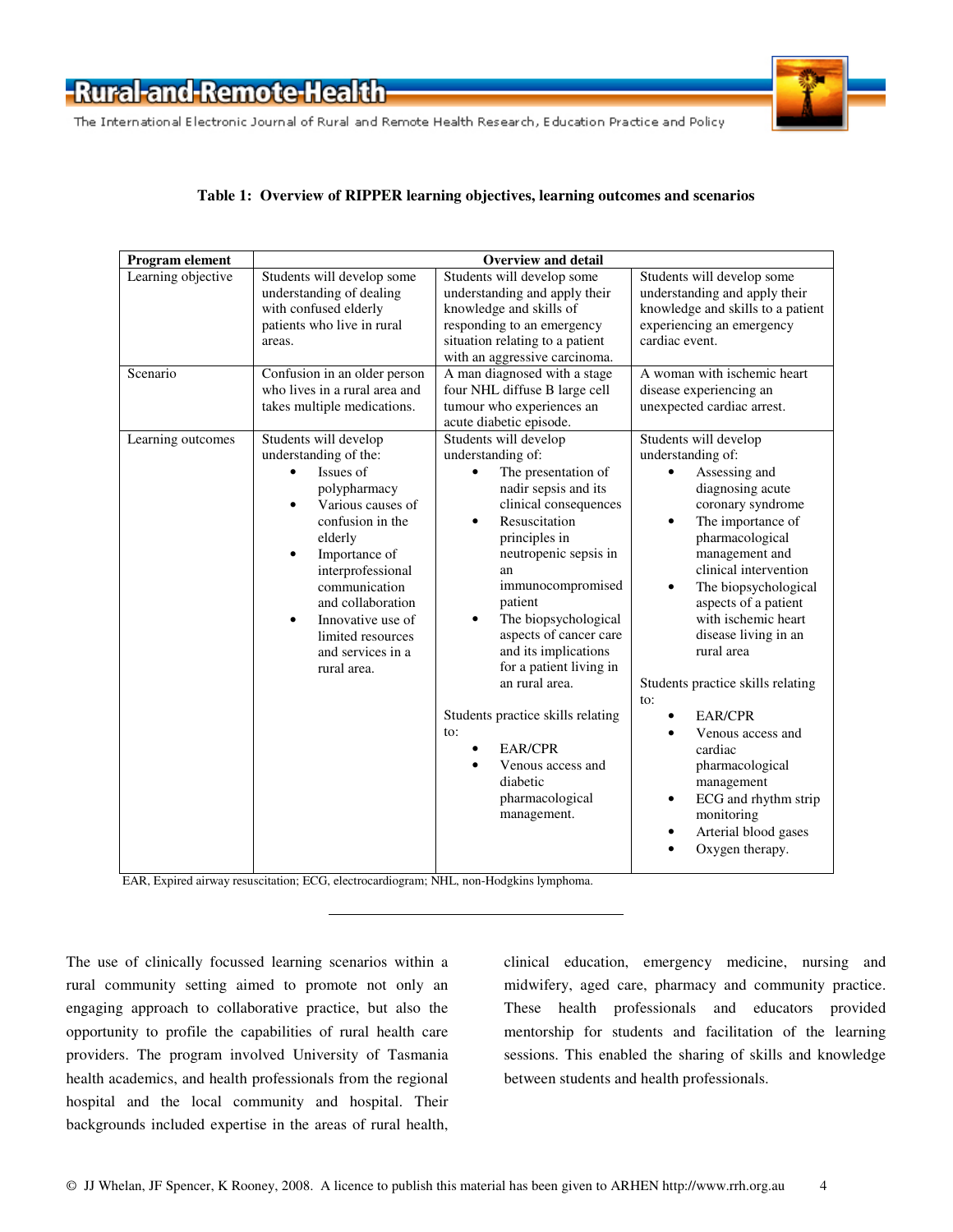The International Electronic Journal of Rural and Remote Health Research, Education Practice and Policy



#### **Table 2: Structure of the RIPPER pilot**



#### *Evaluation*

In evaluating the RIPPER project a pre and post quasiexperimental design method was utilised. Two questionnaires were distributed before and after the event. This evaluative approach is argued to assist in detecting 'changes resulting from an interprofessional course more accurately as there is data collection at two points in time: before and after the course<sup> $20$ </sup>. The questionnaire was designed using open- and closed-ended questions to gather both quantitative and qualitative data. These data were used to measure students' perceptions of interprofessional learning and practice, and the degree to which the aims and learning outcomes of the program were met.

Quantitative data were collected from a 13 item questionnaire using a 5 point Likert scale ranging from 'strongly agree' to 'strongly disagree'. The questions aimed to measure students' attitudes to shared learning and teamwork; perceptions of other healthcare professionals including roles and responsibilities; understandings of collaboration and teamwork; and intention and likelihood of practising in a rural community.

Qualitative data were also collected on 8 items. Students were asked to define their understanding of interprofessional practice and the roles and responsibilities of respective health professionals before and after the program. Students were also asked to detail their learning expectations before the program; in the post-evaluation they were asked if these expectations were met.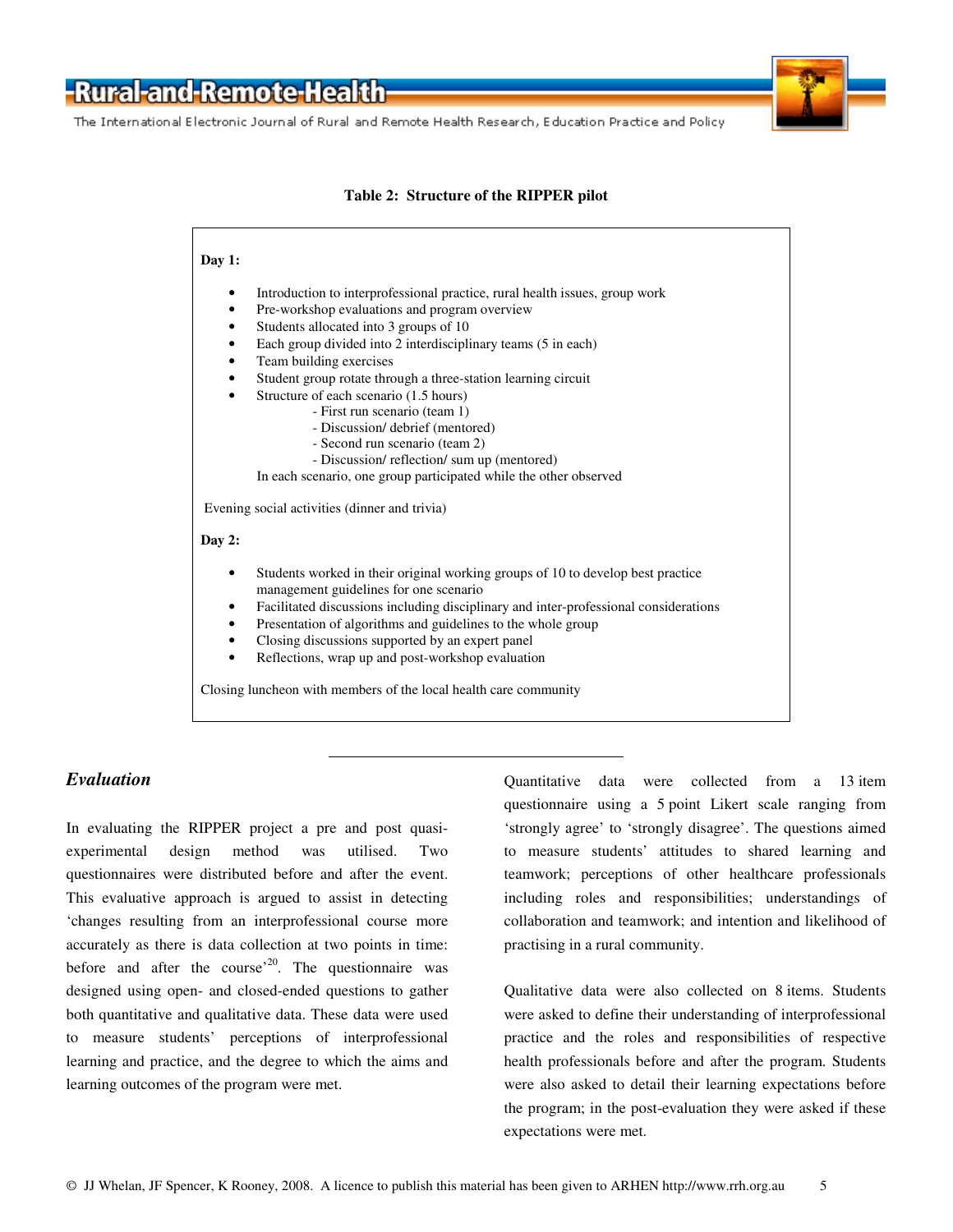The International Electronic Journal of Rural and Remote Health Research, Education Practice and Policy



Focus group interviews were used as an additional qualitative method for evaluating students' perceptions of the design and relevance of the program. The sessions were led by an independent facilitator, with full consent granted for interviews with each student. Informal group discussions with local health professionals and academics involved in facilitating the program were also undertaken immediately after the completion of the program. All qualitative data were recorded using notes and audio-recordings and transcribed. A thematic analysis was undertaken to interpret the qualitative data.

Thematic analysis is part of an interpretive method that examines and seeks to explain the meanings that emerge from qualitative data, such as the transcripts of focus groups, interviews and surveys $21-23$ . The process of thematic analysis includes identifying emerging issues and categorising them into themes. For example, the analysis of the RIPPER focus groups and surveys focussed on what was said by students in the surveys and focus groups, similarities and differences between perceptions and statements, and the professional context in which the students spoke.

### Results and Discussion

In total, 59 students from the disciplines of medicine, nursing and pharmacy participated in RIPPER over the first and second iterations of the project. In evaluating the program, 58 pre- (98% response rate) and 57 post-surveys (96% response rate) were completed by participating students. The collection of qualitative and quantitative evaluation data allowed an integrated analysis of the themes and issues that were raised by students and staff who participated in the program<sup>24</sup>. The following section provides a brief synopsis of the key themes and results of this evaluation.

#### *Understandings of 'interprofessional practice'*

A key aim of the RIPPER program was to increase students' understanding of interprofessional practice and the importance of a team approach to rural healthcare.

In both iterations of the program, the pre-questionnaires indicated that students' interpretations of interprofessional practice most commonly included themes of 'using professional skills and knowledge' and 'collaboration'. The post-evaluations in both program iterations showed significant shifts in how students' conceptualised and defined interprofessional practice. As Table 3 demonstrates, one of the most significant examples from the 2006 program was the students' increased recognition of 'patient outcomes' as a key focus of interprofessional practice.

This increased focus indicates that students ascribed greater value to interprofessional teamwork and collaboration as a way of optimising the quality of patient care. The following comments by three students highlight this view:

*Utilising the strengths of each team to achieve best patient results.* 

*Better appreciation of how a team can effectively work together for a patient even they aren't familiar with each other.* 

[Have learnt] *we all have significant roles that are interconnected for optimum patient outcomes.* 

In respect to students' understanding of rural interprofessional practice, the post-surveys showed that students recognised the importance of 'working together' and 'problem solving' as a key component of interprofessional practice in a rural setting. The following quotes demonstrate the ways in which RIPPER helped students to increase their understanding of this team approach to rural healthcare.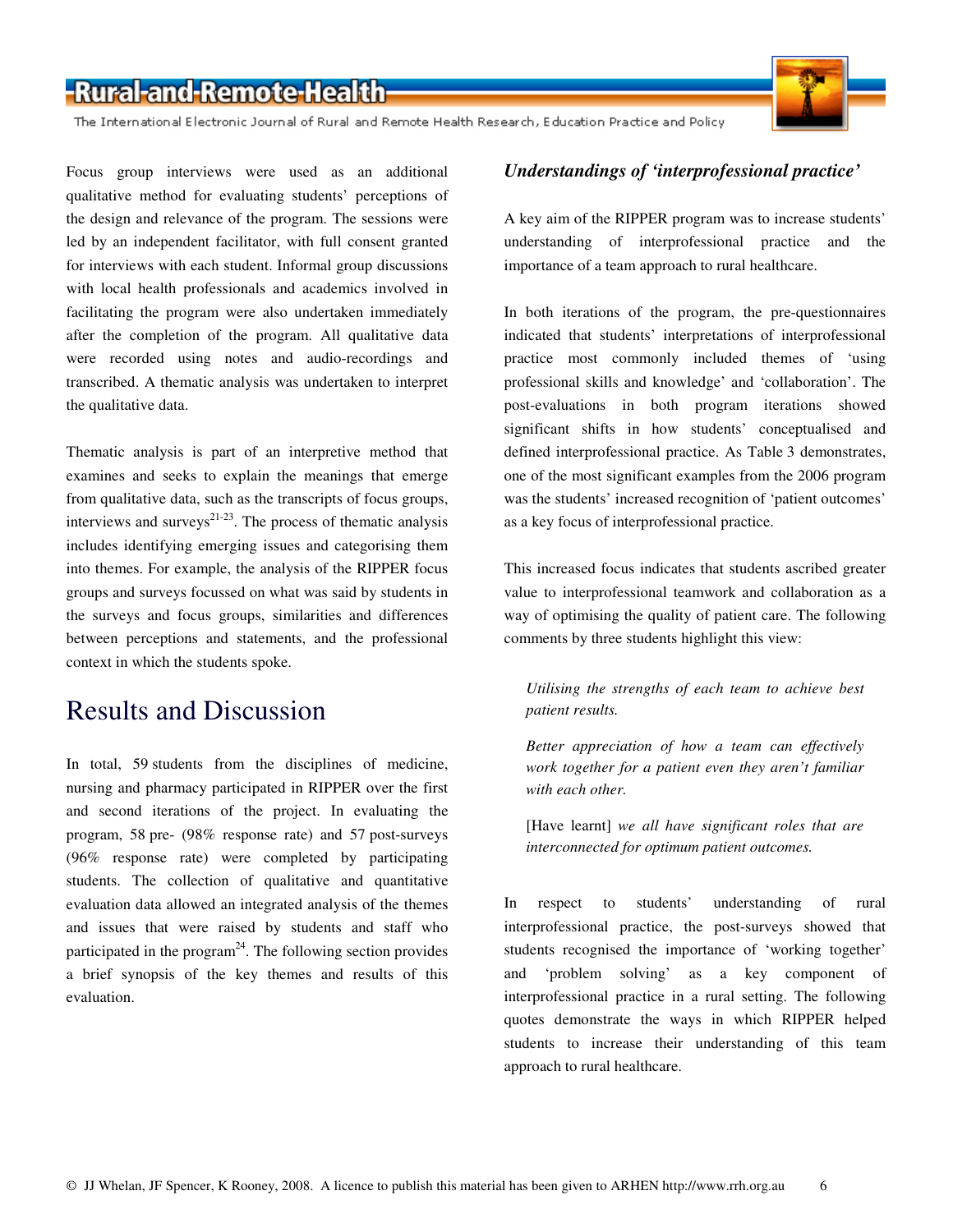

The International Electronic Journal of Rural and Remote Health Research, Education Practice and Policy

### **Table 3: Summary of understanding of 'interprofessional practice' pre- and post-workshop 2006 (multiple categorisations using** *χ***-squared tests where** *p* **<.05)**

| Interprofessional practice focuses on   | Pre-workshop<br>count<br>$(n=30)$ | Respondents % | Post-workshop<br>count<br>$(n=30)$ | Respondents $%$ |
|-----------------------------------------|-----------------------------------|---------------|------------------------------------|-----------------|
| Problem solving                         |                                   | 27            | 14                                 | 47              |
| Collaboration                           | 20                                | 67            | 15                                 | 50              |
| Working together to solve problems      | h                                 | 20            |                                    | 23              |
| Using professional skills and knowledge | 26                                | 87            | 22                                 | 73              |
| Patient outcomes                        |                                   | 10            | 13                                 | 43              |
| Total coded responses                   | 63                                |               | 71                                 |                 |

*Fantastic weekend, very important to work as a team and see how that works in rural health.* 

*Better understanding of rural health care and issues.* 

*I've got more of an idea what it's like to work in rural.* 

#### *Professional roles and responsibilities*

Another key component of how students understood and valued interprofessional practice was associated with their perceptions of professional roles and responsibilities. Students were asked to describe their perceptions about the professional role of doctors, nurses and pharmacists before and after the workshop. In both survey evaluations the majority of respondents identified more traditional, preconceived aspects of other health professionals. For example, students described pharmacists as providers of 'medication advice', nurses as providers of 'patient care' and 'assessment and diagnostics' as the focus of the role of doctors.

In the post-workshop questionnaire, a number of comments illustrated a broader understanding among students of their own professional role in their own discipline, as well as the respective roles of other disciplines. This shift can be viewed as indicative of students positively learning together<sup>1,25</sup>. The evaluation revealed that RIPPER provided students with an opportunity to challenge and redefine their professional boundaries (including skills) in a setting that mirrored an authentic practice environment. The following quotes exemplify how the program facilitated students to 'learn with, from and about one another<sup>2</sup>.

*I enjoyed the opportunity to learn and work with nursing and pharmacy students; we've never really done this in our six years of uni before.* 

*I now see that we all have significant roles in patient care, doctors aren't the only ones treating diagnosing…* 

*I now know more about what the other professionals do, helpful for next year when I'm 'out there' doing this stuff in practice.* 

*Will feel more comfortable working alongside doctors and nurses in the future.* 

### *Program design*

The evaluation gathered information concerning the design and content of the program. Approximately 70% of students  $(n = 41)$  specifically identified the interactive and authentic case-based learning environment of RIPPER as one of the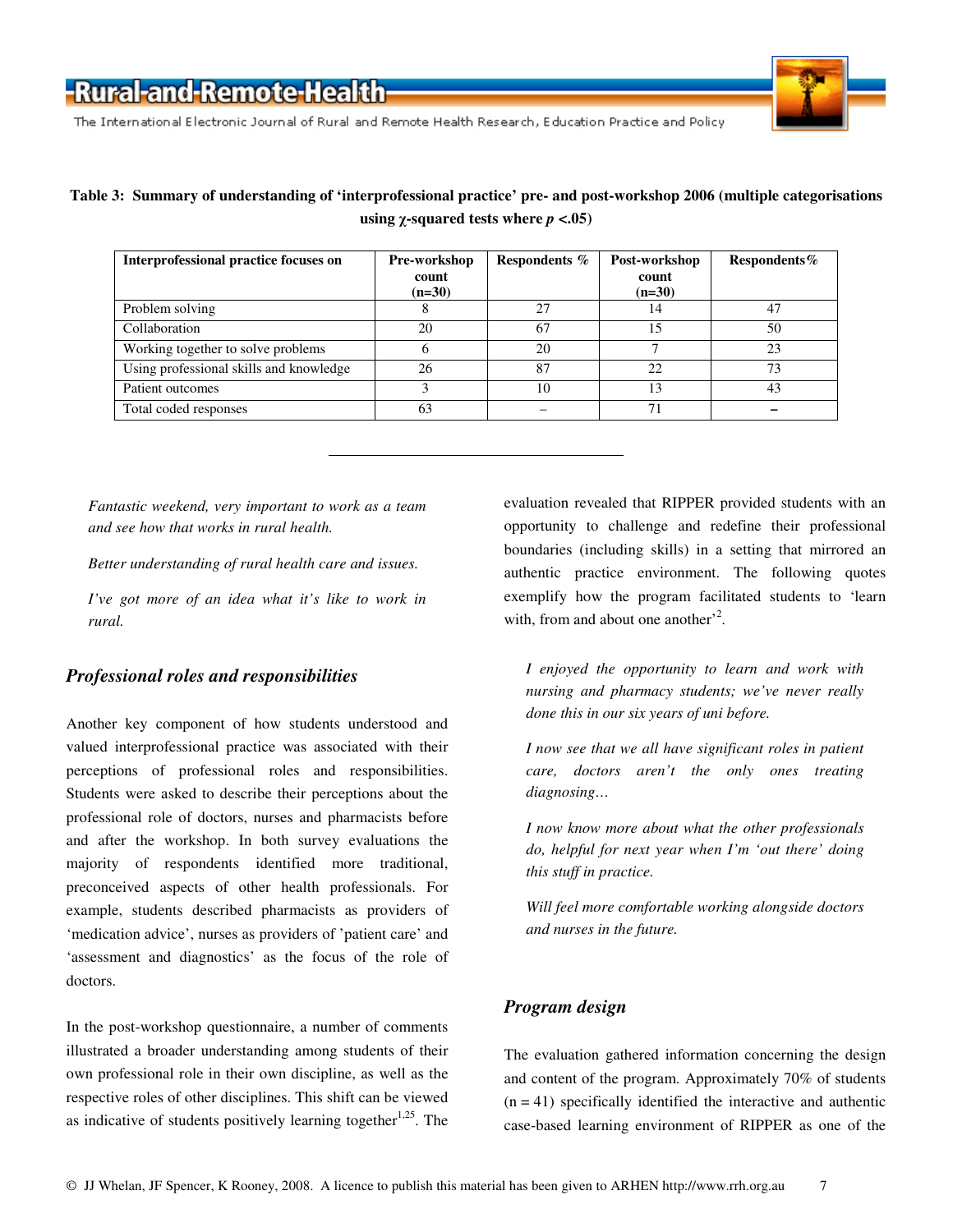The International Electronic Journal of Rural and Remote Health Research, Education Practice and Policy

most positive aspects. Students most commonly commented on the 'real' and 'authentic' nature of the learning environment. The use of role play and high fidelity simulation as a way of utilising and improving students' skills and knowledge was identified as one of the most liked parts of the program. The following quotes demonstrate this.

#### *It simulated real life.*

*It was confronting but the role plays were a great way of learning…* 

*Having practical experience to work collaboratively…the CPR session was particularly useful.* 

*I didn't expect to be challenged, it was a useful experience.* 

A small group of students  $(n = 5)$  identified that they were uncomfortable with the use of experiential learning techniques such as role play. This response was most common to pharmacy students, and may have been attributable to the limited nature of interactive case-based learning in their undergraduate program. It may also reflect language barriers, for example a number of the students were international students with English as their second language. Students also identified the supportive learning environment as one of the most positive parts of their experience. Over 80% of students  $(n = 48)$  specifically noted themes associated with mentorship, guidance and support from facilitating health professionals and academic staff as beneficial to their learning experience. Comments included:

*Good scenarios and great support from clinicians, teaching staff throughout.* 

*Excellent staff resources and support.* 

Students were asked to provide feedback in the postworkshop survey about the most liked and disliked aspects of RIPPER. General feedback associated with the design of and suggestions for future improvement to the course included the desire by students for more learning stations and scenarios.

*I felt some of the activities could have been condensed into a shorter time period which could have furthered other learning opportunities.* 

*I think there was too much reflection, we could have done another scenario instead.* 

*More scenarios please!* 

Students further relayed their desire for more rural IPE within their undergraduate training. This is a key point raised within the literature<sup>6</sup> relating to the effectiveness of interprofessional learning and training opportunities being strengthened by the 'vertical integration'<sup>6</sup> of these activities in the university curriculum. Examples of students' comments included:

*Invaluable, we need more scenarios and interdisciplinary training throughout our degree.* 

*Good to have before making the transition to a health profession.* 

*Should be more things like this in our course.* 

*It was too short; we needed more time to learn together.*

Table 4 shows the positive aspects of RIPPER most frequently described by students. These included the value of working and learning together, the opportunity of meeting people and networking professionally, and learning in a mentored environment.

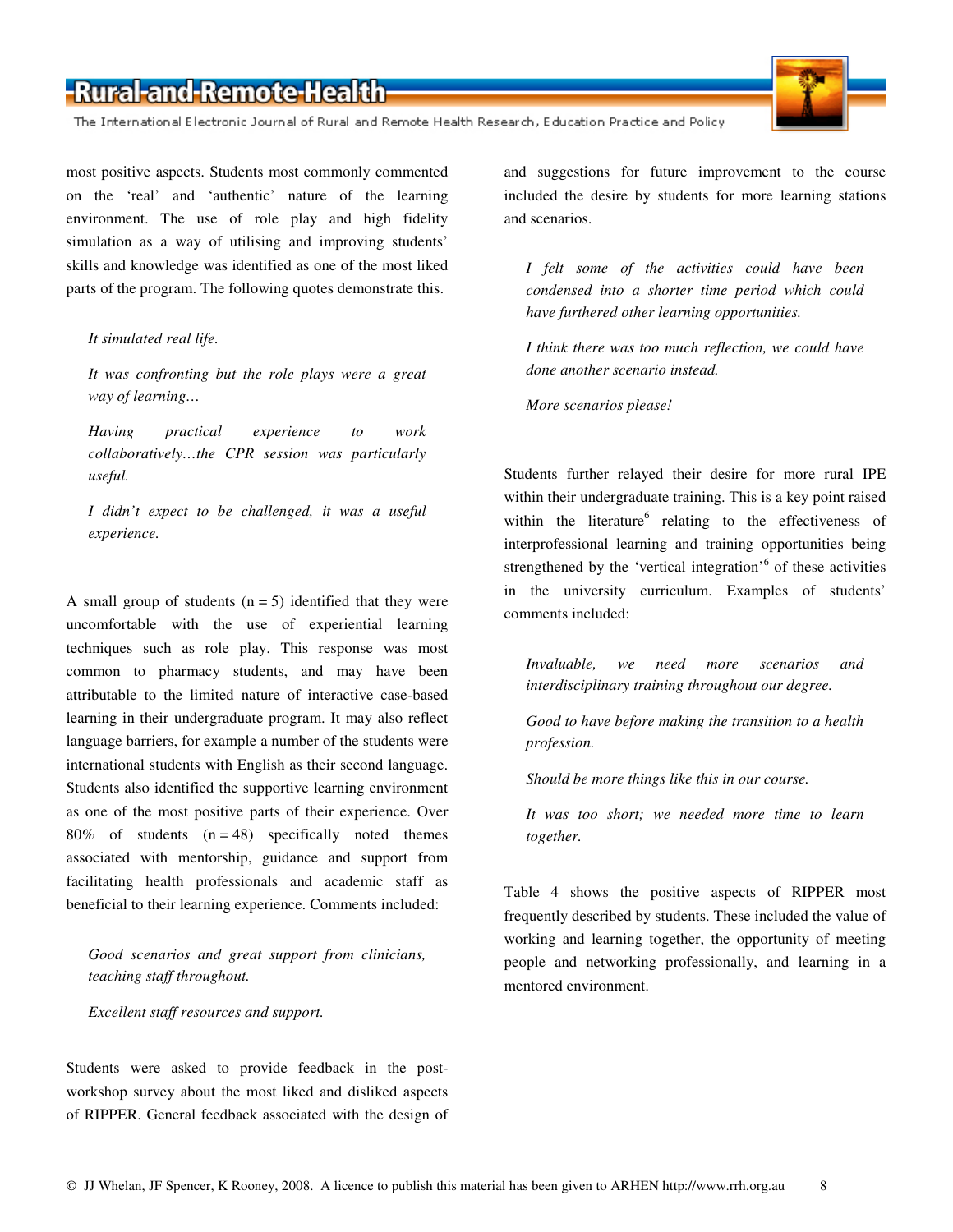The International Electronic Journal of Rural and Remote Health Research, Education Practice and Policy



#### **Table 4: Aspects of RIPPER most liked by students (n=59)**

| Most frequently described responses                           | <b>Responses</b> |  |
|---------------------------------------------------------------|------------------|--|
| Learning and working together with other students/professions |                  |  |
| Opportunity to meet people and network professionally         |                  |  |
| Scenarios/ stations                                           |                  |  |

Students also commented on their learning expectations before and after participating in RIPPER. The most common response before the program indicated an expectation of increased skills and knowledge. At the conclusion of the program, students noted that the greatest learning outcome was related to the theme of collaboration and development of team working skills, rather than the acquisition of new skills. These results were supported by comments which demonstrated a shift in students' perceptions about the value of the experience of learning together. Students identified that learning together is important in its own right; is important for team work; and will better prepare them for professional practice.

### Conclusion

Interprofessional health education is a well recognised key to more effective interprofessional practice. However, discipline-specific health education has been the standard practice at undergraduate level in the Faculty of Health Science at the University of Tasmania. Evaluation data from the RIPPER initiative indicates that the program has been successful in promoting the value and need for undergraduate health science students to learn with and from one another, in a relevant and supportive environment.

The evaluation further demonstrates that RIPPER is an effective model for interprofessional learning and practice. This included the use of a number of relevant educational models including adult learning, experiential learning, simulation, reflective practice and peer evaluation. The evaluation highlighted that student exposure to rural health issues resulted in an increased awareness of the nature of rural healthcare provision and the importance of professional collaboration. In the light of an under-resourced rural workforce, these positive learning experiences relevant to rural practice could enhance the future recruitment and retention of staff.

It is important to note that the evaluation findings acknowledged that the students themselves identified the value and importance of interprofessional learning. For example, students voluntarily provided comments expressing their desire for similar and other interprofessional learning opportunities throughout their undergraduate program.

The authors believe that RIPPER should be retained as an elective rural learning module or as one component of a core interprofessional educational unit at the University of Tasmania. The authors also acknowledge that to be truly effective IPE requires a number of interprofessional learning activities incorporated as core and vertically<sup>6</sup> integrated components of the University of Tasmania's Health Science curriculum.

There are a number of issues impacting on the sustainability of RIPPER similarly reported in other IPE courses overseas and within Australia<sup>4,7</sup>. The continued funding of the course is a particular issue. At present the project is funded by the University Department of Rural Health; however, the continued sustainability of the program is dependent on the integration of the course into the Faculty of Health Science curriculum. The resources and time constraints of the program on health professionals and academic staff should also be recognised. With the exception of the development team, the involvement and steadfast commitment of local health professionals and academics to the program is on a voluntary basis. The commitment to IPE and learning needs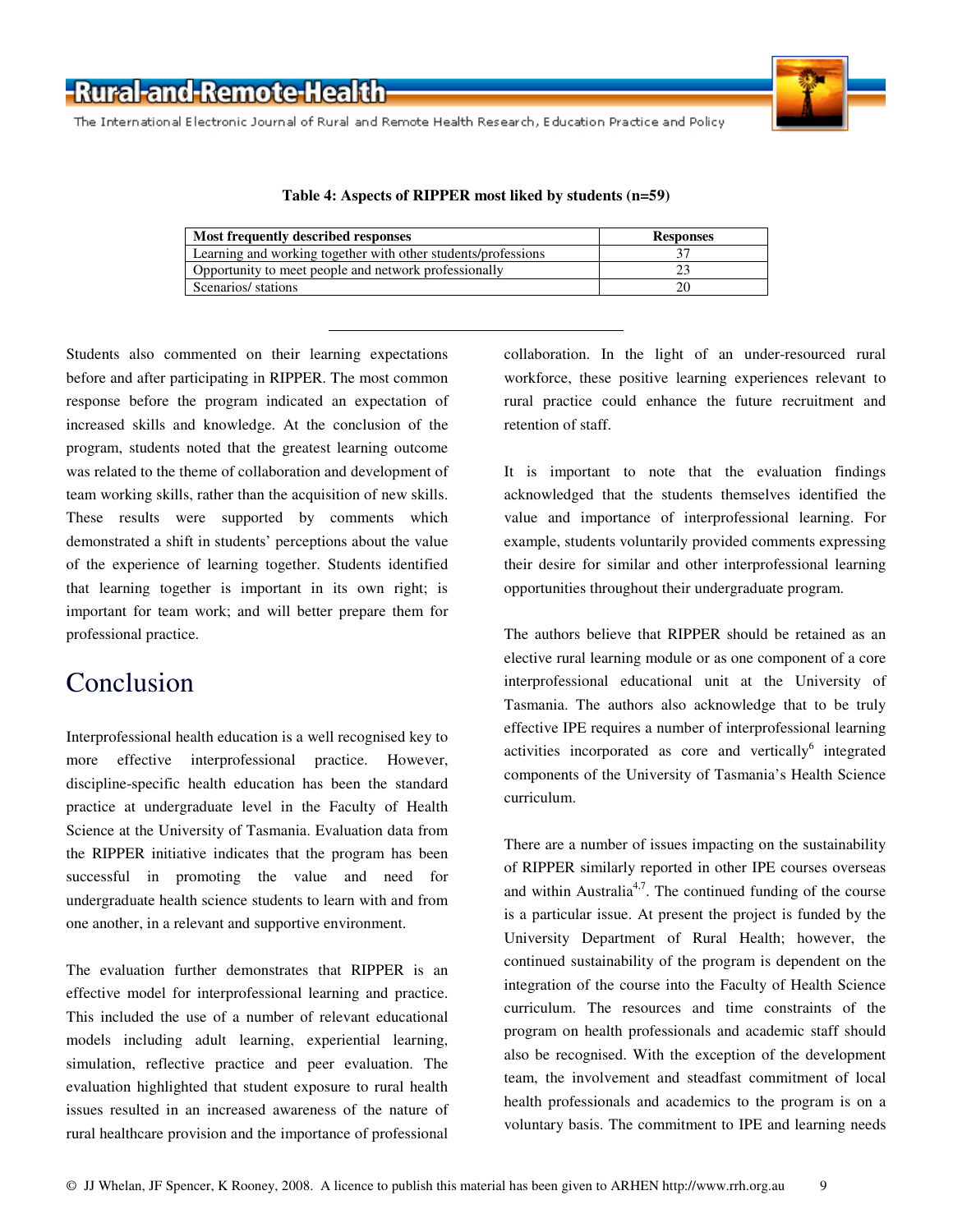The International Electronic Journal of Rural and Remote Health Research, Education Practice and Policy

to be fostered and advanced at faculty level. Initiatives such as staff development for all academics involved in the education and training of health science undergraduate students is one strategy to encourage this commitment to interprofessional education.

### Acknowledgements

The authors would like to acknowledge University of Tasmania academics and health professionals for their commitment to and involvement in various aspects of the design, development and implementation of the RIPPER project.

### References

1. Parsell G, Bligh J. The Development of a questionnaire to assess the readiness of health care students for interprofessional learning (RIPLS). *Medical Education* 1999; **22:** 95-100.

2. Humphris D, Hean S. Educating the future workforce: building the evidence about interprofessional learning. *Journal of Health Services Research and Policy* 2004; **9 (1):** 24-27.

3. Russell K, Hymans D. Interprofessional education for undergraduate students. *Public Health Nursing* 1999; **16 (4):** 254- 262.

4. Albert E, Dalton L, Spencer J, Dunn M, Walker J. Doing it together: the Tasmanian Interdisciplinary Rural Placement Program. *Australian Journal of Rural Health* 2004; 12: 30-31.

5. McNair R, Brown R, Stone N, Sims J. Rural interprofessional education: promoting teamwork in primary health care education and practice. *Australian Journal of Rural Health* 2001; **9 (suppl):** S19- S26.

6. Hays R. Interprofessional education in rural practice: how, when and where? *Rural and Remote Health* **8:** 939. (Online) 2008. Available: http://www.rrh.org.au (Accessed 1 September 2008).

7. Medves J, Paterson M, Chapman C, Young J, Tata J, Bowes D, Hobbs N, McAndres B, O'Riordan A. A new interprofessional course preparing learners for life in rural communities. *Rural and Remote Health* **8:** 836. (Online) 2008. Available: http://www. rrh.org.au (Accessed 1 September 2008).

8. Dalton L, Spencer J, Dunn M, Albert EG, Walker JH, Farrell GA. Re-thinking approaches to undergraduate health professional education: Interdisciplinary rural placement program. *Collegian* 2003; **10(1):** 17-21.

9. Centre for the Advancement of Interprofessional Education (CAIPE). *Defining IPE*. (Online) 2002. Available: http://www. caipe.org.uk (Accessed 1 September 2008).

10. Roberts C, Howe A, Winterburn S, Fox N. Not so easy as it sounds: a qualitative study of a shared learning project between medical and nursing undergraduate students. *Medical Teacher* 2000; **22 (4):** 386-391.

11. Pirrie A, Hamilton S, Wilson V. Multidisciplinary education; some issues and concerns. *Educational Research* 1999; **41(3):** 301- 314.

12. Hammick M, Freeth D, Koppel I, Reeves S, Barr H. A best evidence systematic review of interprofessional education. BEME Guide no.9. *Medical Teacher* 2007: **29:** 735-751.

13. Faresjo T. Interprofessional education- to break boundaries and build bridges. *Rural and Remote Health* **6:** 602. (Online) 2006. Available: http://www.rrh.org.au (Accessed 1 September 2008).

14. Cooke S, Chew-Graham C, Boggis C, Wakefield A. I never realised that doctors were into feelings too: changing student perceptions through interprofessional education. *Learning in Health and Social Care* 2003; **2(3):** 137-146.

15. Hays R. Interprofessional education in the community: where to begin. *The Clinical Teacher* 2007; **4:** 141-145.